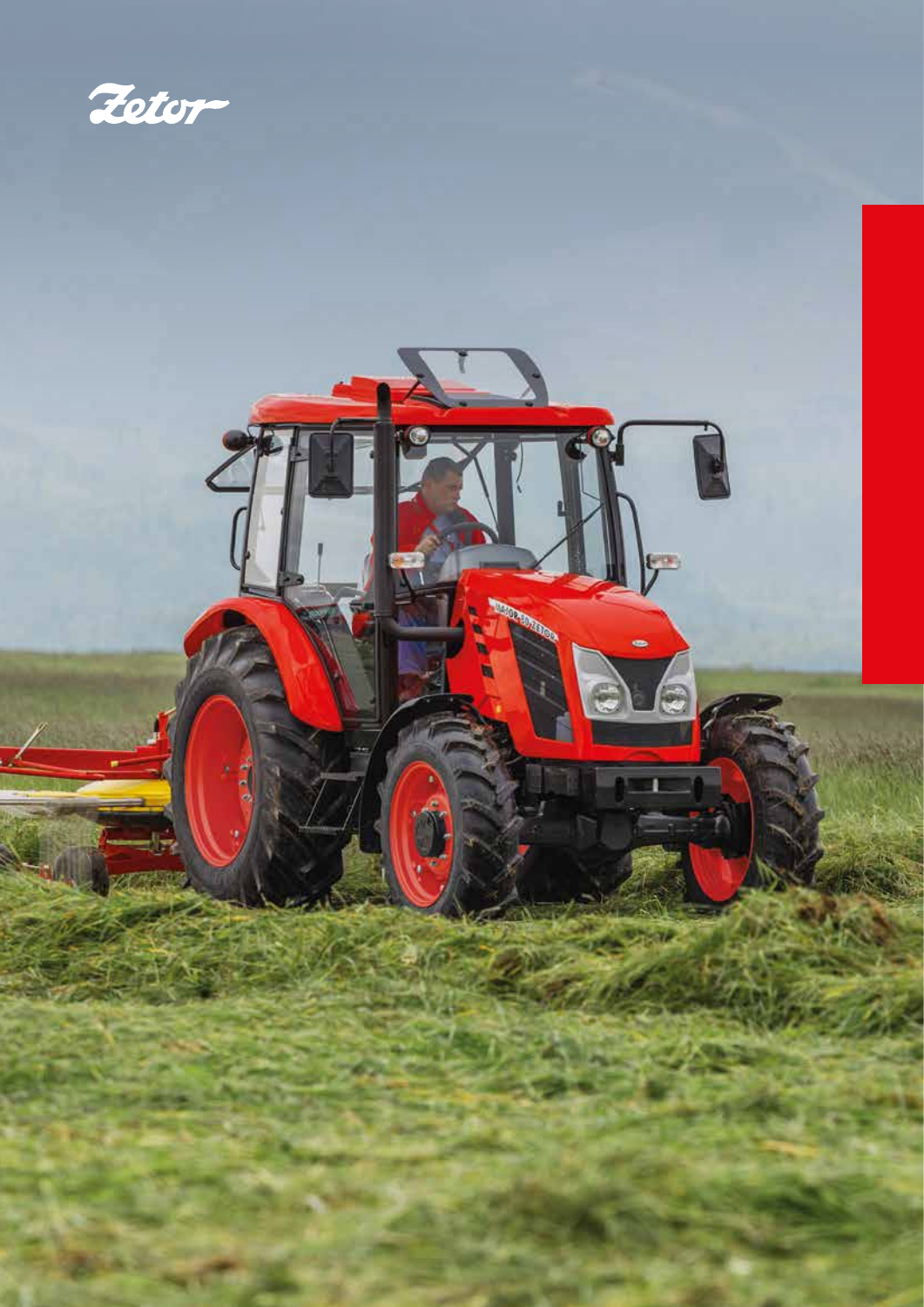# **MAJOR** range

#### **LITTLE HELPER FOR BIG CHALLENGES**

#### **Reliable tractor of mid-power range with outstanding price/performance ratio.**

A universal wheeled farm tractor, intended for working with agricultural implements, industrial aggregates and for agricultural transport. It has been designed to honour the basic pillars of the ZETOR brand. With its power category of 80 HP, ZETOR MAJOR builds on one of the most successful models in ZETOR's history.

This reliable, efficient and easy-to-maintain model has already acquired the reputation of a tractor that has been in service for a lifetime. These qualities, and the excellent price-to-power ratio, are appreciated mainly by owners of family and smaller farms.

### **ENGINE**

The exceptional popularity of ZETOR engines is based on low fuel consumption, high reliability and simple design – these reward the customer not only with low purchase costs but also low operating costs, great reliability, and low maintenance and service requirements.

# **GEARBOX**

MAJOR tractors are equipped with a synchro shuttle, a four-speed, fully synchronized gearbox and a three-speed reducer. The number of speeds is 12/12.

# **HYDRAULICS**

The MAJOR model employs mechanically regulated hydraulics, featuring not only high lifting capacity but also smooth starting control, including a hydraulic lock function for transporting implements. The tractor is equipped with two or four hydraulic quickcouplers and one pressureless return quickcoupler.

## **CABIN**

The operator area is comfortable and designed with regard to practical use. Plenty of space and ergonomically designed controls facilitate the work of the tractor operator.

Roof has a hatch to simplify work with a front loader. Cab can be equipped with air-conditioning or radio.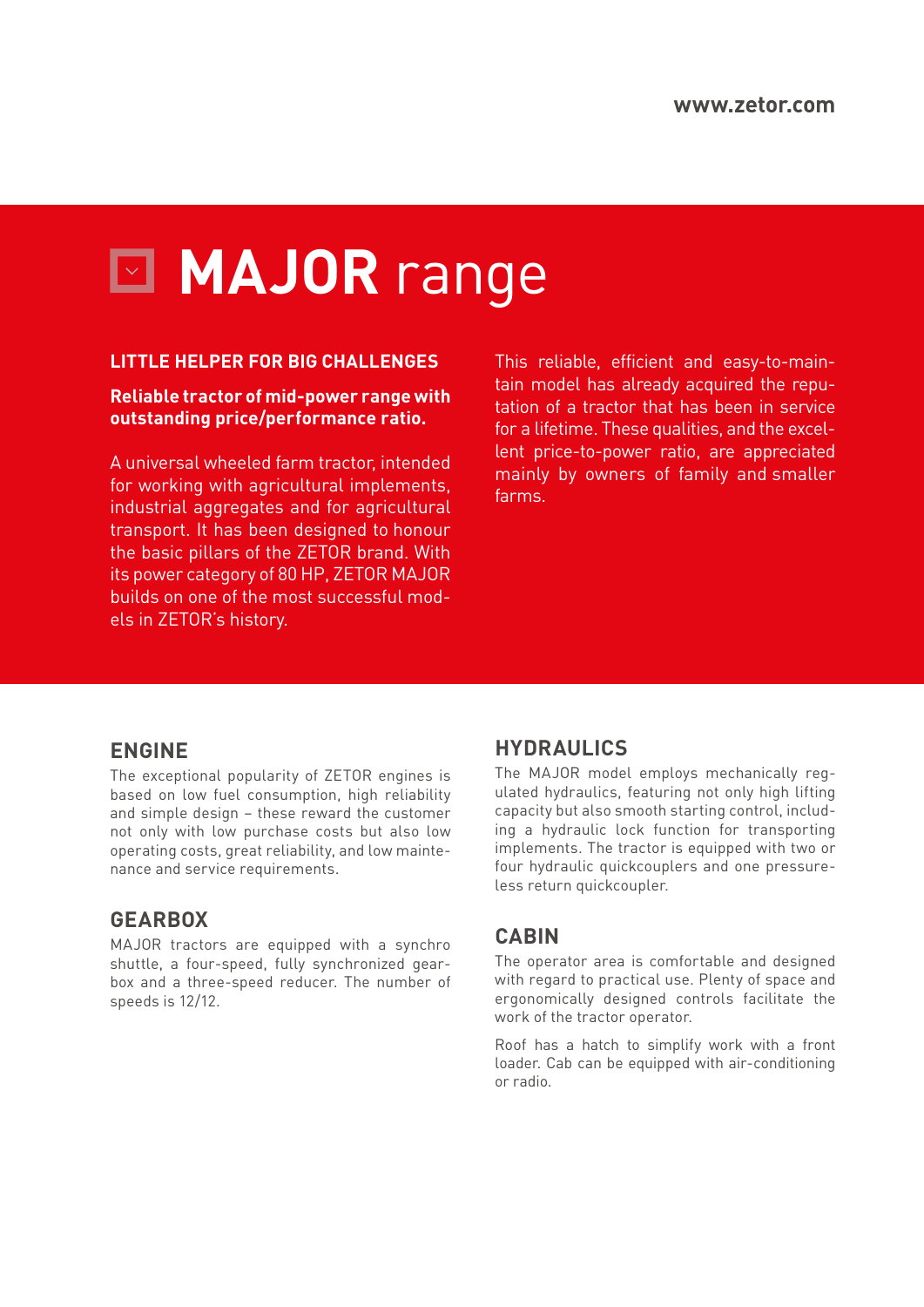

# MAJOR

| <b>MODEL</b>                                  | <b>UNITS</b>    | <b>MAJOR 80</b>                                 |  |  |  |
|-----------------------------------------------|-----------------|-------------------------------------------------|--|--|--|
| <b>ENGINE</b>                                 |                 |                                                 |  |  |  |
| Type                                          | $\bullet$       | Zetor 1105                                      |  |  |  |
| <b>Emission level</b>                         | $\bullet$       | Stage IIIA / Tier 3                             |  |  |  |
| <b>Engine Power</b>                           | kW              | 55.6                                            |  |  |  |
|                                               | <b>HP</b>       | 76                                              |  |  |  |
| <b>Rated Speed</b>                            | rpm             | 2,200                                           |  |  |  |
| No. of Cylinders / Valves                     | $\bullet$       | 4/8                                             |  |  |  |
| Aspiration                                    | $\bullet$       | Turbocharged                                    |  |  |  |
| Bore / Stroke                                 | mm              | 105/120                                         |  |  |  |
| Displacement                                  | cm <sup>3</sup> | 4,156                                           |  |  |  |
| <b>Max Torque</b>                             | <b>Nm</b>       | 317                                             |  |  |  |
| Torque reserve                                | $\%$            | 35                                              |  |  |  |
| <b>TRANSMISSION</b>                           |                 |                                                 |  |  |  |
| <b>Type</b>                                   | $\bullet$       | Mechanical, fully synchronized                  |  |  |  |
| No. of Gears (forward/reverse)                | $\bullet$       | 12/12 (4 Mechanical gears with 3 ranges)        |  |  |  |
| Speed                                         | kph             | 30                                              |  |  |  |
| Reversor                                      | $\bullet$       | Mechanical                                      |  |  |  |
| PT <sub>0</sub>                               |                 |                                                 |  |  |  |
| Rear PTO type                                 | $\bullet$       | Ground speed/ Independent                       |  |  |  |
| <b>Rear PTO Revolutions</b>                   | rpm             | 540/1,000                                       |  |  |  |
| <b>HYDRAULICS</b>                             |                 |                                                 |  |  |  |
| <b>Operating Pressure</b>                     | Mpa             | 18                                              |  |  |  |
| <b>Hydraulic Pump Capacity</b>                | l/min           | 50                                              |  |  |  |
| <b>Hydraulic Outputs (Quickcouplers)</b>      | $\bullet$       | 2+1 or 4+1 OPT                                  |  |  |  |
| THREE POINT HITCH                             |                 |                                                 |  |  |  |
| <b>Three Point Hitch</b>                      | $\bullet$       | Category II                                     |  |  |  |
| Type                                          | $\bullet$       | Mechanical with positional and power regulation |  |  |  |
| Lift Capacity at the end<br>of Lower Links    | kN              | 18                                              |  |  |  |
| Lift Capacity in the entire<br>range of links | kN              | 15                                              |  |  |  |